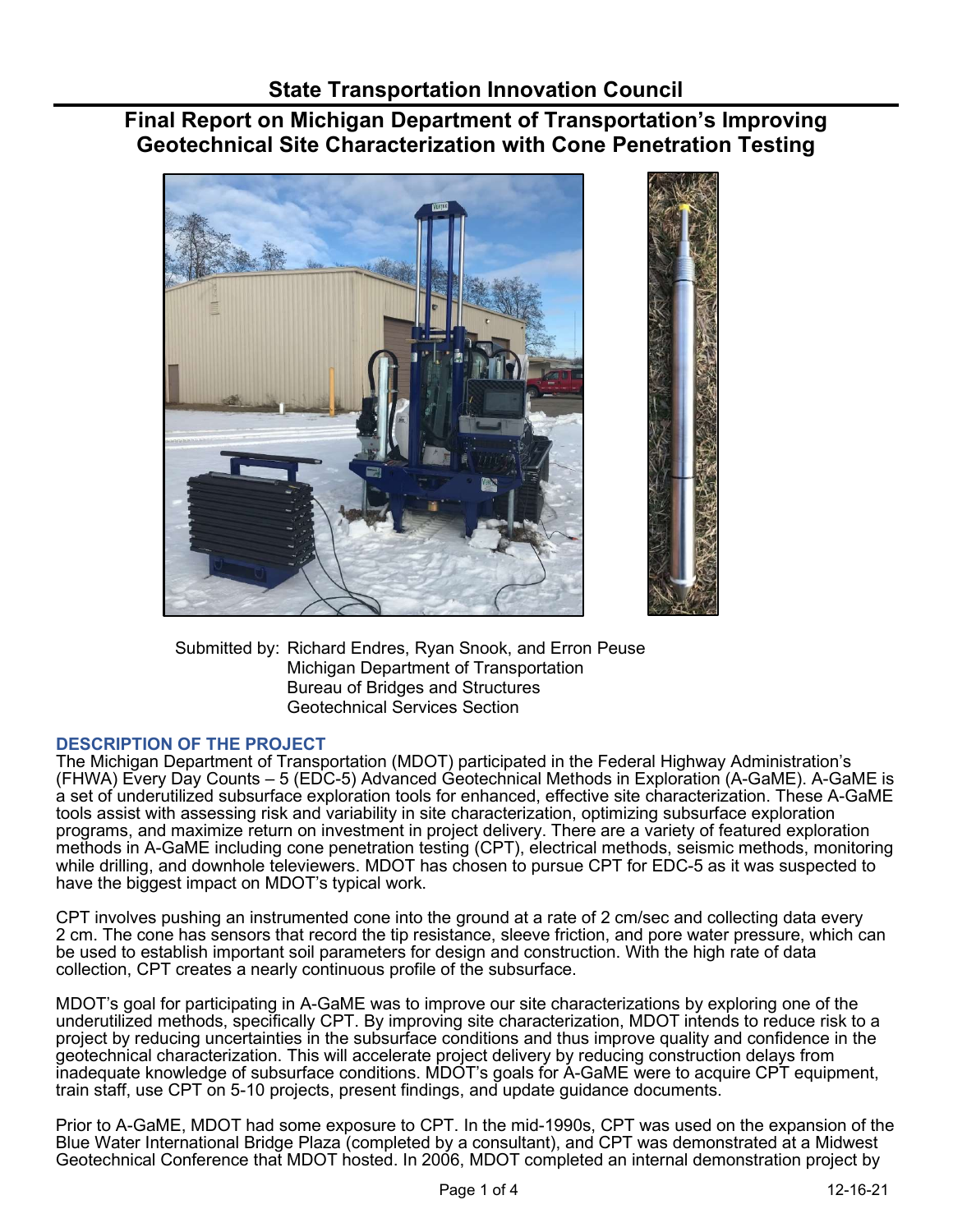pushing an electric cone but used a retrofitted auger drill rig to complete the soundings. The process with the retrofitted drill rig was slow and cumbersome because issues with the mechanical and data collection systems were significant. As a result, subsequent use of CPT on internal MDOT projects was not pursued. Historically, there has been little CPT use in Michigan, and no commercial CPT contractors were available in the state. However, through webinars and discussions with other states that use CPT, we did see the benefits CPT can offer and wanted to evaluate it as a tool to improve the quality of geotechnical investigations in Michigan. The need to procure specialized CPT equipment was weighed with respect to the potential benefits.

 MDOT made the decision to purchase CPT equipment as a complement to our traditional drilling and perform the work in-house. MDOT purchased the S4 system from Vertek, which is a self-anchoring CPT system with 20 tons of push force and attaches to a commercial skid steer. MDOT has equipped the S4 with 15 cm $^2$  seismic piezocones, which provide tip resistance, sleeve friction, and pore pressure readings. The cones can also be used to determine shear wave velocity and complete pore pressure dissipation tests. The S4 was selected based on several factors including:

- portability of the equipment for use in uneven terrain/softer soils
- CPT system, cones, data acquisition system, and accessories from the same manufacturer
- technical support for the equipment and software from the same United States manufacturer
- initial investment required to get CPT up and running
- equipment and software options, etc.

 In addition to the CPT system, MDOT also purchased a skid steer, truck, and trailer to create a complete package. Having the CPT in-house allows us to be agile with when and where we complete CPT soundings and allows MDOT field and office personnel the opportunity to get hands-on with the CPT instead of just receiving the data. CPT and auger boring rigs can be mobilized at the same time to minimize traffic control and mobilization efforts. We can be agile with adjusting the number and type of soundings if conditions warrant while we are still on site.

#### OVERALL BUDGET

 As previously noted, MDOT had very little experience with CPT and did not possess modern CPT equipment to make the exploration process efficient. To procure the CPT system and associated equipment, a total of [\\$271,861.58](https://271,861.58) was needed; the breakdown is shown below in Table 1.

| Table 1: CPT Equipment Cost Breakdown |              |
|---------------------------------------|--------------|
| <b>Equipment</b>                      | Cost         |
| Vertek S4 Seismic CPT System          | \$129,937.80 |
| Bobcat T770 Skid Steer                | \$60,370.78  |
| <b>Ford F-550</b>                     | \$67,615.00  |
| <b>Felling Trailer</b>                | \$13,938.00  |
| Total                                 | \$271,861.58 |

 Funding for the procurement of the CPT and associated equipment was made through a combination of State Transportation Innovation Council (STIC) incentive program funds and fleet funding through MDOT. The awarded STIC funds totaled \$70,000 and the remainder was paid for with State of Michigan funds through MDOT's fleet services.

 It should be noted that the Geotechnical Services Section did not have the ancillary equipment needed to support the S4 CPT system (skid steer truck and trailer), but if an agency had the necessary ancillary equipment, then the cost of getting into CPT would be less than half of MDOT's costs.

#### HOW MDOT'S WORK MEETS THE PROGRAM CRITERIA

 MDOT procured the CPT system and associated equipment in late 2019 to early 2020 and began using it on projects in April 2020. The photos on this report's title page show our CPT system attached to the skid steer and an up-close view of the cone.

 MDOT completed CPT soundings at locations adjacent to recently completed soil penetration testing (SPT) soil borings or on projects where we were scheduled to complete SPT soil borings. These side-by-side comparisons are important for geotechnical staff to become acquainted with data that the CPT provides versus the data and soil samples we are currently using for design and construction. At the time of this report, MDOT has completed over 90 CPT soundings at 18 project locations around the state. These projects cover not only a wide geographical range of Michigan but also the geologic conditions. We have pushed CPT in a variety of subsurface conditions consisting of sands, silts, clays, and organic soils.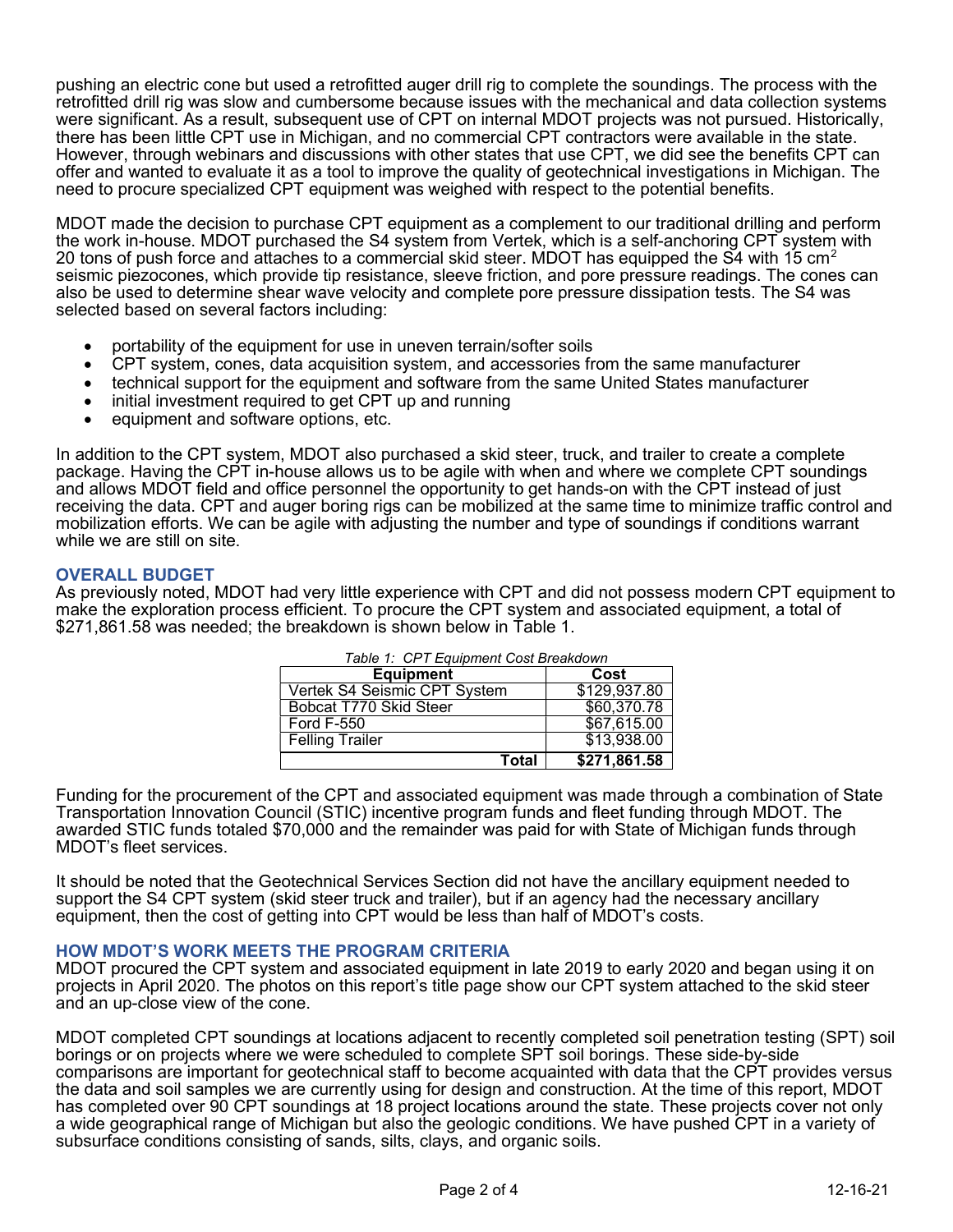MDOT has taken the CPT results, along with the side-by-side borings and soil laboratory test results and begun comparing them to gain a better understanding of what CPT data represents and how CPT data compares to information gathered from SPT borings. Beyond comparing soil properties, we have also noticed that CPT provides a more detailed stratigraphy. This increased detail is immediately evident as material boundaries and changes in the density or consistency can be seen. This includes interbedded thin soil layers, which can easily be missed in SPT borings.

#### RESULTS OF THE PROJECT

 As previously noted, MDOT has successfully procured the CPT equipment and used it on 18 sites across Michigan. We have completed CPT sounding at these sites and are comparing them with our SPT borings and laboratory testing. This gives us the opportunity to build familiarity with CPT by comparing it with our exploration and testing methods we are accustomed to.

 One of the first things that stands out is the more detailed stratigraphy that CPT provides. With traditional SPT borings we typically drive one 18-inch sample every 5 feet while CPT is taking readings of tip resistance, sleeve friction, and pore pressure every 2 cm. The increased data density enhances the stratigraphy and is beneficial on all MDOT projects, and we have found it especially valuable in two of our common geologic conditions.

 First, Michigan has a variety of organic and soft soils throughout the state from the formation of swamps after the last glaciers retreated. When roads were built through the swamps, the organic and soft soils may have been covered or removed to various degrees of effectiveness. We have used CPT in these organic soil conditions for culvert replacement projects and the investigation of an area with ongoing roadway settlement. The detailed stratigraphy enabled MDOT to better delineate the organic and soft soils but also identify areas where partial replacement of the organic soils with granular soils had occurred. The improved stratigraphy and understanding of the subsurface conditions allowed MDOT to make better decisions and recommendations for culvert and roadway projects. Figure 1 shows a typical CPT



Figure 1: Typical CPT Data

 sounding log that encountered organic soils from about 9 to 30 feet below ground surface. Notice that CPT picked up on 2 sand layers within the larger organic layer.

 The second geologic condition where MDOT has seen benefit is in our lacustrine clay deposits, which are associated with glacial activity that formed the Great Lakes. In Michigan's lacustrine clay deposits, there is typically a stiffer desiccated crust that overlies a significant deposit of softer clays to depths of 80-100 feet below ground surface. From the CPT data, delineating the thickness of this curst was easily identifiable versus our traditional SPT borings. This additional confidence in the understanding of the subsurface conditions will allow for an increase in the use of shallow foundations bearing in the stiffer desiccated crust versus constructing more costly deep foundations. MDOT's overall program will see savings as more projects are able to utilize shallow foundations due to CPT.

 As previously noted, MDOT took CPT soundings side-by-side with SPT borings to become familiar with how CPT data looks for a variety of Michigan's soils. We have plotted CPT results on Soil Behavior Type (SBT) charts to get more familiar with differences and similarities between soil classification and SBT. In general, the CPT data for our sands tends to plot in the sand and sandy mixture areas (zones 5 and 6) with the looser sands plotting in the sandy mixture zone. On sites consisting of predominantly clay soils, most of the CPT data plots in the silt mix or clay areas (zones 3 and 4) on the SBT chart. However, many of the organic soils we encountered plot in the clay area (zone 3) and the boundary of organic silts and clay areas (zones 2 and 3).